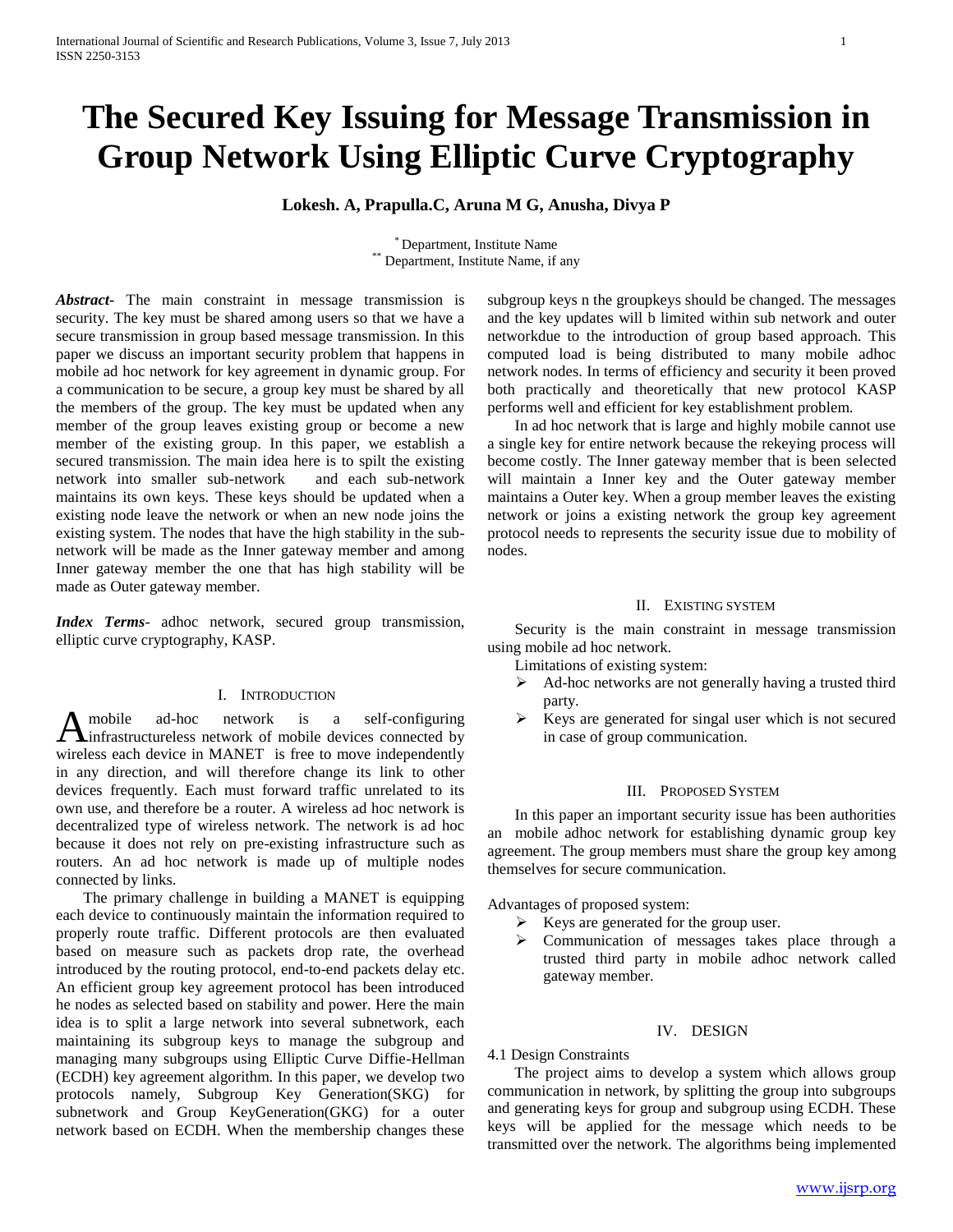have a range of efficiency and complexity. The code is intended to be written in Java language, supporting JCreator and JDK environment.

# 4.2.Interfaces

 Interface refers to a point of interaction between components and is applicable at the level of hardware and software.

## 4.2.1User Interface

 The users interact with the machine using the user interface in the system.The hardware and software forms the components of the user interface . various system consists of this user interface and provide a means of input that allow manipulation of the system by the users, and the effects of users manipulation can be indicated by the output.

 The two proposed algorithms i.e. registration protocol and signature generation protocol to achieve high performance and scalability with respect to the security being provided. Application can be accessed from the cloud storage service over all nodes, and then exchanges the data via a network.

# 4.3 High Level Design

 Software Development is generally a stepwise process. Before the process of implementing the software at hand it involves the process of software design. A software design is a description of the structure of the software to be implemented, the data which is part of the system, the interfaces between the components, sometimes, the algorithms used. Designers do not arrive at a finished design immediately but develop the design iteratively through a number of different versions. The design process involves adding formality and detail as the design is developed, with constant backtracking to correct earlier designs.

 In many software development projects, software design is an ad hoc process. Starting from the set of requirements, usually in natural language, an informal design is prepared. Coding commences and the design stage is modified as the system is implemented. When the implementation stage is complete, the design has usually changed so much from the initial specification that the original design document becomes an incorrect and incomplete description of the system. There are several advantages of the design phase. Some of them are listed below:

- $\triangleright$  The design phase helps to understand the user requirements and helps to map the user requirements into implementation phase.
- $\triangleright$  The iterations in the design phase helps in incorporating as many user requirements as possible in the final software being developed.
- $\triangleright$  The design phase reduces the cost involved in the development of the software as many changes would be made to the software in the implementation if the design is not clear.

 The design process is iterative and requires consideration of various design alternatives at every stage. The objective of the design stage is to produce the overall design of the software.

The design stage involves two sub-stages namely:

- $\triangleright$  High-Level Design
- > Detailed-Level Design

 In the proposed application of high-level design the technical architecture will study the functional and non functional design of the overall solution architecture, which can handle those needs. High Level Design means precisely that. A discussion of high level design gives us an over view of how the top level components and how a few things should work which will comprised to give the proposed system.

 A complete implementation details must not be given and at sometimes very little information on the implementation is enough. At some point we should not even give details of database like relation and object sometimes providing details of platforms and programming language gives a detail idea of implementation. In this chapter we give an overview of the design of the system and how it is organized and the flow of data through the system. By reading this document the user should have an overall understanding of the problem and its solution. We have also discussed about the problems encountered during the design of the system and justified the use of the design. The Data Flow Diagrams (DFD), given in the later sections of the chapter, shows the flow of data through the system.

# 4.4 Design Considerations

 The design process is iterative and requires consideration of various design alternatives at every stage. The design process is constrained by the assumptions made prior to the development of the system. It involves deciding on the type of approach used for the development of each portion of the system selecting the same rationale. Thus this section describes many of the issues which need to be addressed or resolved before attempting to devise a complete design solution.

## 4.4.1 Assumptions and Dependencies

 Several assumptions regarding the hardware required and the working environment of the system influence design decisions. The assumptions have been made after considerable consultation with the end user and are more or less reasonable.

- The system will be implemented on the Windows operating system, using Java. The system should be modified so as to enable its use on the Linux operating system as well.
- $\triangleright$  The system runs on the Windows Operating System which is Windows XP or above.

# 4.4.2General Constraints

 There might be some global limitations or constraints that have a significant impact on the design of the system's software or an associated impact. Such constraints may be imposed on the following issues related to our project which are as follows:

- $\triangleright$  There exists a maximum limit on the number of nodes that can be deployed in the network so as to prevent degradation in performance of the proposed algorithm while it is being executed on the system.
- As the number of nodes increases, the complexity of showing different cases for the algorithm becomes difficult. Therefore, we limit ourselves to a fewer number of nodes for demonstration purpose.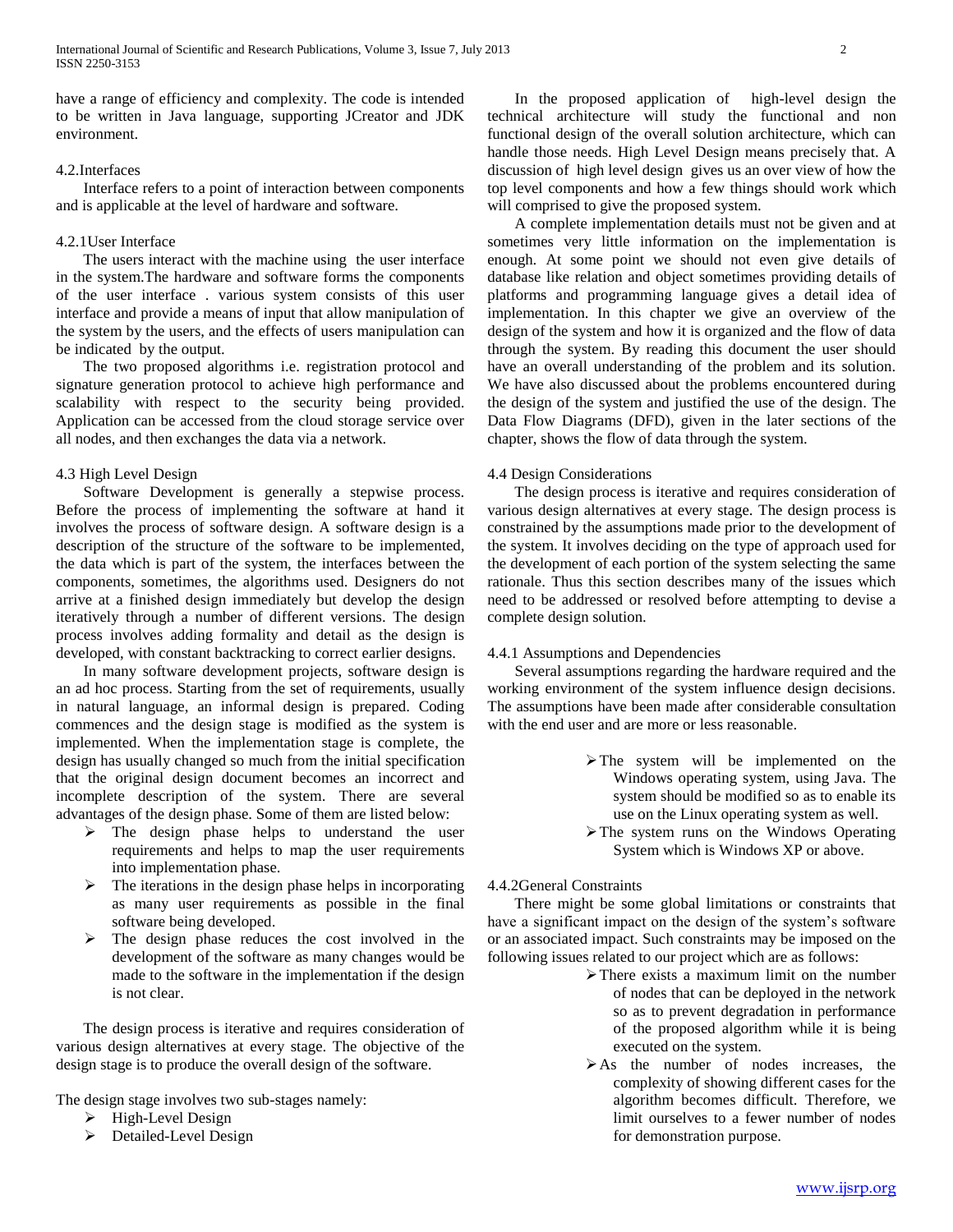International Journal of Scientific and Research Publications, Volume 3, Issue 7, July 2013 3 ISSN 2250-3153

## V. ARCHITECTURAL STRATEGIES

 The system is developed using the Top-Down approach. In this method, the system divides the files based on the number of nodes. Each node downloads the files and then requests the missing files from the neighboring nodes.

- The 'JAVA' programming language has been used for development of the application.
- > The WINDOWS XP or later versions of windows XP operating system has been used as the platform for development.
- The processes communicate through Sockets.

#### 5.1 System Architecture

 This section provides a high-level overview of how the functionality and the responsibilities of the system were partitioned and then assigned to subsystems or the components or the modules appropriately. The main purpose here is to gain a general understanding of how and why the system was decomposed, and how the individual parts work together to provide the desired functionality. The system architecture is as shown in figure 1.



**Figure 1: System Architecture**

Diffie Hellman Algorithm:

 Diffie–Hellman key exchange (D–H)[nb 1] is a specific method of exchanging cryptographic keys. It is one of the earliest practical examples of key exchange implemented within the field of cryptography. The Diffie–Hellman key exchange method allows two parties that have no prior knowledge of each other to jointly establish a shared secret key over an insecure communications channel. This key can then be used to encrypt subsequent communications using a symmetric key cipher.

# Elliptic Curve Cryptography using Diffie Hellman Algorithm

 Elliptic curve Diffie–Hellman (ECDH) is an anonymous key agreement protocol that allows two parties, each having an elliptic curve public-private key pair, to establish a shared secret over an insecure channel.[1][2][3] This shared secret may be directly used as a key, or better yet, to derive another key which can then be used to encrypt subsequent communications using a symmetric key cipher. It is a variant of the Diffie–Hellman protocol using elliptic curve cryptography.

Setup mechanism



VI. RESULTS



| 聯<br>Enter Nede Sinformation | $\begin{array}{c} \mathbb{Z}_n \times \mathbb{Z}_n \end{array}$ | 区 |
|------------------------------|-----------------------------------------------------------------|---|
| Node Name                    |                                                                 |   |
| Password                     |                                                                 |   |
| Select Subgroup subgroup1    | $\blacktriangledown$                                            |   |
|                              |                                                                 |   |
| Frequency                    |                                                                 |   |
|                              | <b>SUBMIT</b>                                                   |   |
|                              |                                                                 |   |

**2.2 Enter the node details to add or delete a node**



**2.3After successfully inserting the node a message appears**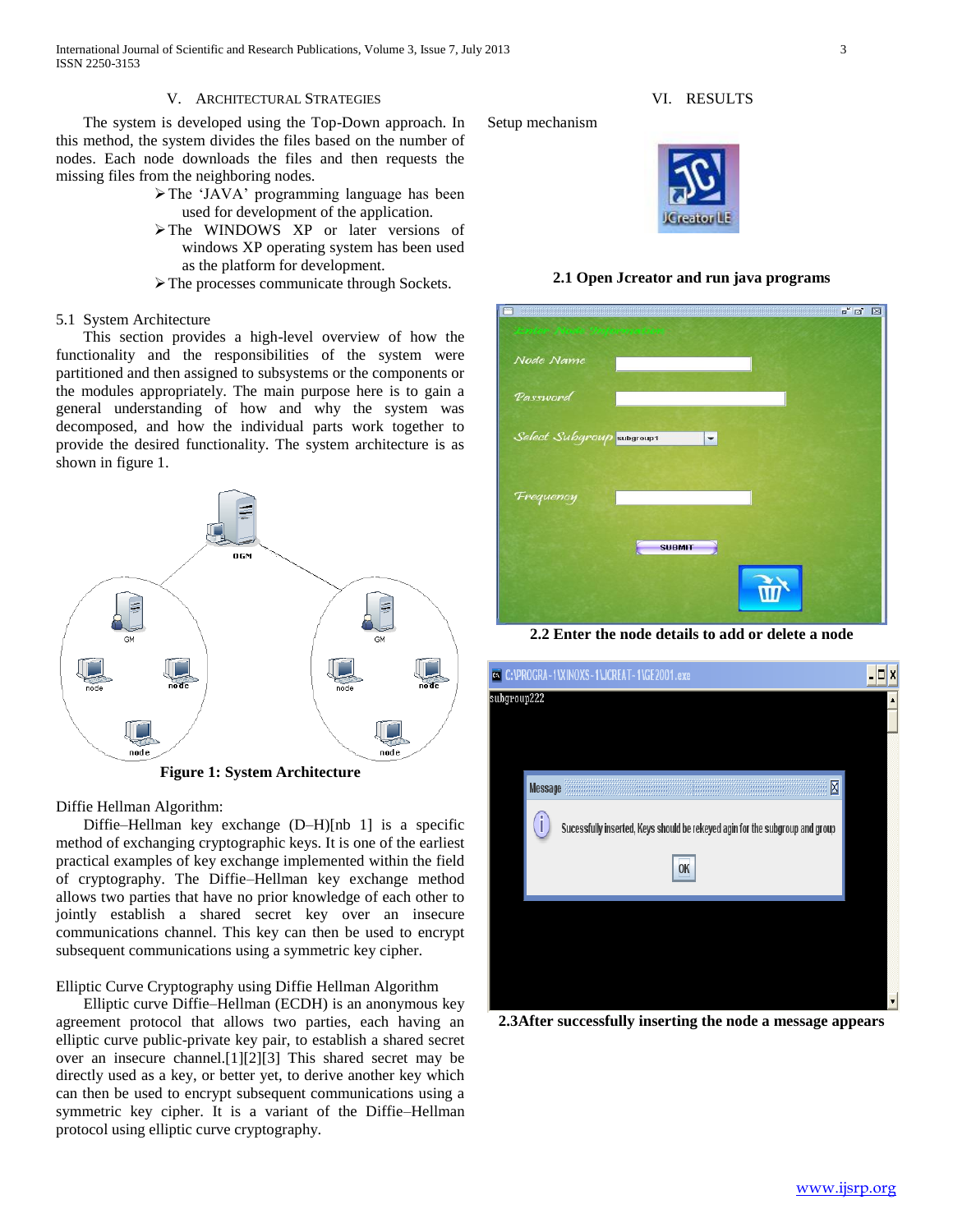International Journal of Scientific and Research Publications, Volume 3, Issue 7, July 2013 4 ISSN 2250-3153



**2.4 Select the GatewayMembers**



**2.5 Gateway Members for two groups are selected**



**2.6 Decrypted message is received by the reciever**

# VII. CONCLUSION

 Mechanisms that enable individual peers of unstructured P2P content sharing networks to register longstanding queries and receive notification when new matching items appear can significantly improve their utility and effectiveness. While the pub-sub paradigm can provide this capability, implementing pubsub systems on unstructured overlays is often a very complex endeavor. The continuous query paradigm studied in this paper is similar to pub-sub, but it provides best effort notification service. We presented the design and evaluation of a lightweight system, called CoQUOS, which supports continuous queries in unstructured P2P networks.

 The CoQUOS system incorporates severalnovel features such as cluster resilient random walk for query propagation and dynamic probability scheme for query registration, and a lazy replication technique for countering network churn.

## VIII. FUTURE ENHANCEMENT

- 7.1 3GPP:
	- $\triangleright$  The 3rd Generation Partnership Project(3GPP) is developing an architechture for next generation mobile communication system ie. System Architecture Evolution.
	- SAE/LTE architecture, Extensible Authentication Protocol-Authentication and Key Agreement (EAP-AKA) is used to provide secure 3G-WLAN interworking.
	- $\triangleright$  Disclosure of user identity, man-in-the-middle attack, Sequence Number (SQN) synchronization, and additional bandwidth consumption. Are the vulnerabilities in EAP-AKA protocol
	- $\triangleright$  The analyzes threats and attacks in 3G and a new authentication and key agreement protocol is been proposed based on EAP-AKA.